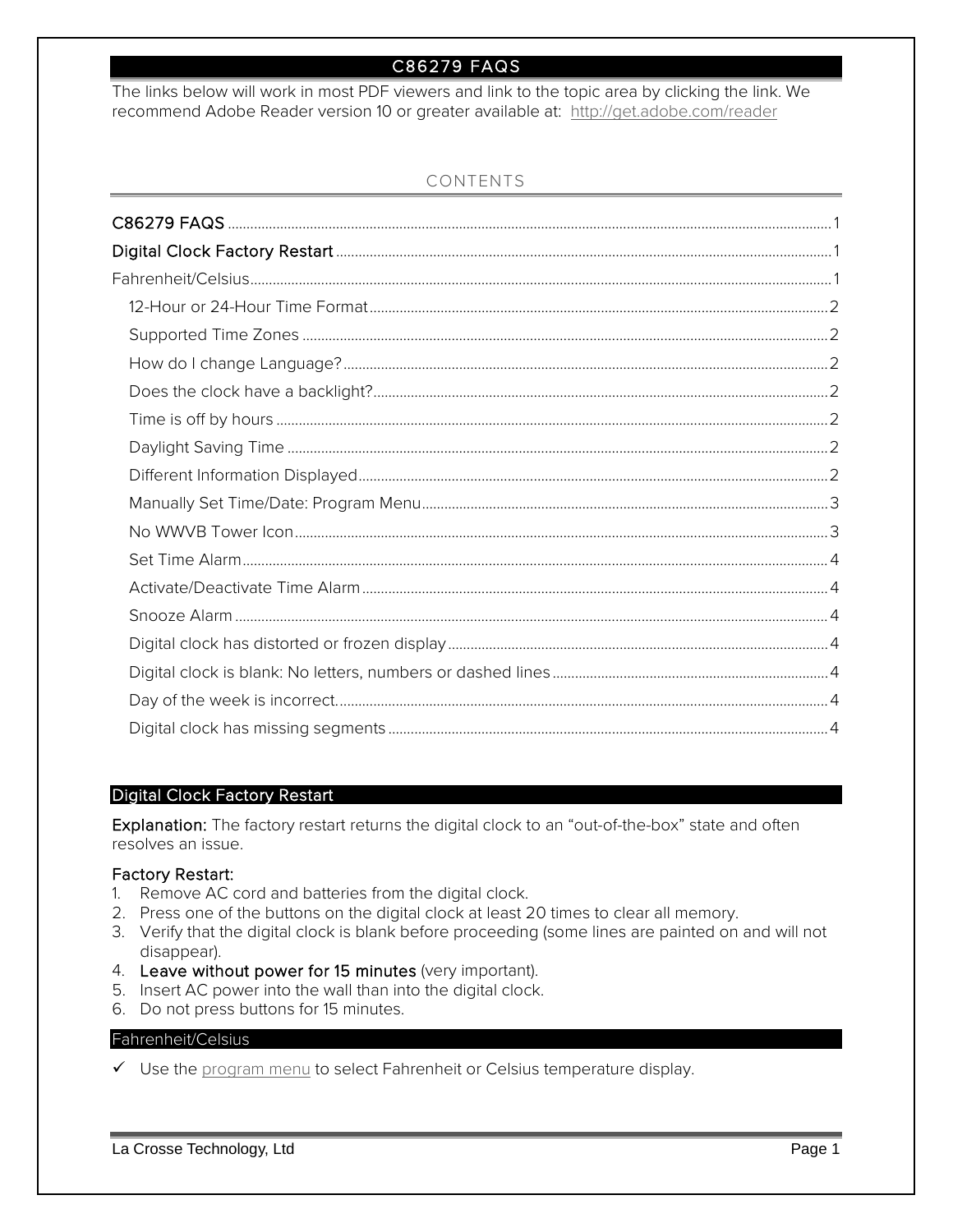#### <span id="page-1-0"></span>12-Hour or 24-Hour Time Format

- $\checkmark$  Display the time in 12-hour or 24-hour format
- $\checkmark$  Default is 12-hour time
- $\checkmark$  Use the [Program Menu](#page-2-0) to switch time formats

### <span id="page-1-1"></span>Supported Time Zones

- $\checkmark$  This clock has 7 Time Zones:  $AST$  = Atlantic, EST = Eastern, CST = Central, MST = Mountain, PST = Pacific, AKT = Alaska & HAT = Hawaii
- $\checkmark$  The digital clock works in North America.
- $\checkmark$  Outside of North America, the digital clock will not receive a WWVB signal, but will keep time like a quartz clock.

## <span id="page-1-2"></span>How do I change Language?

- $\checkmark$  This clock will display weekday and month in English or Spanish.
- $\checkmark$  Use the [Program Menu](#page-2-0) to select language

### <span id="page-1-3"></span>Does the clock have a backlight?

- $\checkmark$  When operating with the AC adapter, the backlight is adjustable: (HI-LOW-OFF).
- $\checkmark$  Press and release the SNOOZE/LIGHT HI-LOW-OFF button to adjust backlight.
- When operating on batteries only, the backlight will come on briefly when the SNOOZE button is pressed.

### <span id="page-1-4"></span>Time is off by hours

- $\checkmark$  Check to see if the [WWVB](#page-2-1) Tower icon appears on the atomic digital clock. If not, the digital clock has not received a WWVB time signal in the past 24 hours.
- $\checkmark$  Reposition the digital clock with the front or back facing Colorado.
- $\checkmark$  Check that the [Time Zone](#page-1-0) selected correctly reflects your location. Adjust the time zone in the [Program Menu.](#page-2-0)
- Check that the DST indicator is correct for your location (On this clock, please change the DST setting to OFF unless you live in Arizona). Adjust the DST indicator in the [Program Menu.](#page-2-0)
- $\checkmark$  Large buildings, metal roofed buildings and buildings or rooms full of electrical and/or radio equipment make it difficult to receive the WWVB time signal.

### <span id="page-1-5"></span>Daylight Saving Time

- $\checkmark$  Dependent on your location, position of the clock in your home, and atmospheric interference, it may take up to 5 nights for the change from Daylight Savings Time to Standard Time and vice-versa to occur.
- Check for a [WWVB](#page-2-1) Tower Icon showing on the atomic digital clock. The tower icon indicates you have received the WWVB signal from Ft Collins CO in the past 24 hours.
- $\checkmark$  Check that the clock is in the correct  $Time\ Zone$ .
- $\checkmark$  Check whether the DST indicator is ON or OFF. On this clock, please change the DST setting to OFF unless you live in Arizona.
- $\checkmark$  Check for fresh batteries. Without proper batteries, the antenna will have a harder time picking up the signal.
- Position the digital clock in a window (*with the front or back*) facing Ft. Collins, Colorado and leave for up to five nights. If you do not have a window facing this direction, position the clock near an outside wall and point the unit in this general direction.

# <span id="page-1-6"></span>Different Information Displayed

- $\checkmark$  This clock offers three different display modes.
- $\checkmark$  Press and release the MODE button to select different modes.
	- 1. Weekday, Month, Date

La Crosse Technology, Ltd Page 2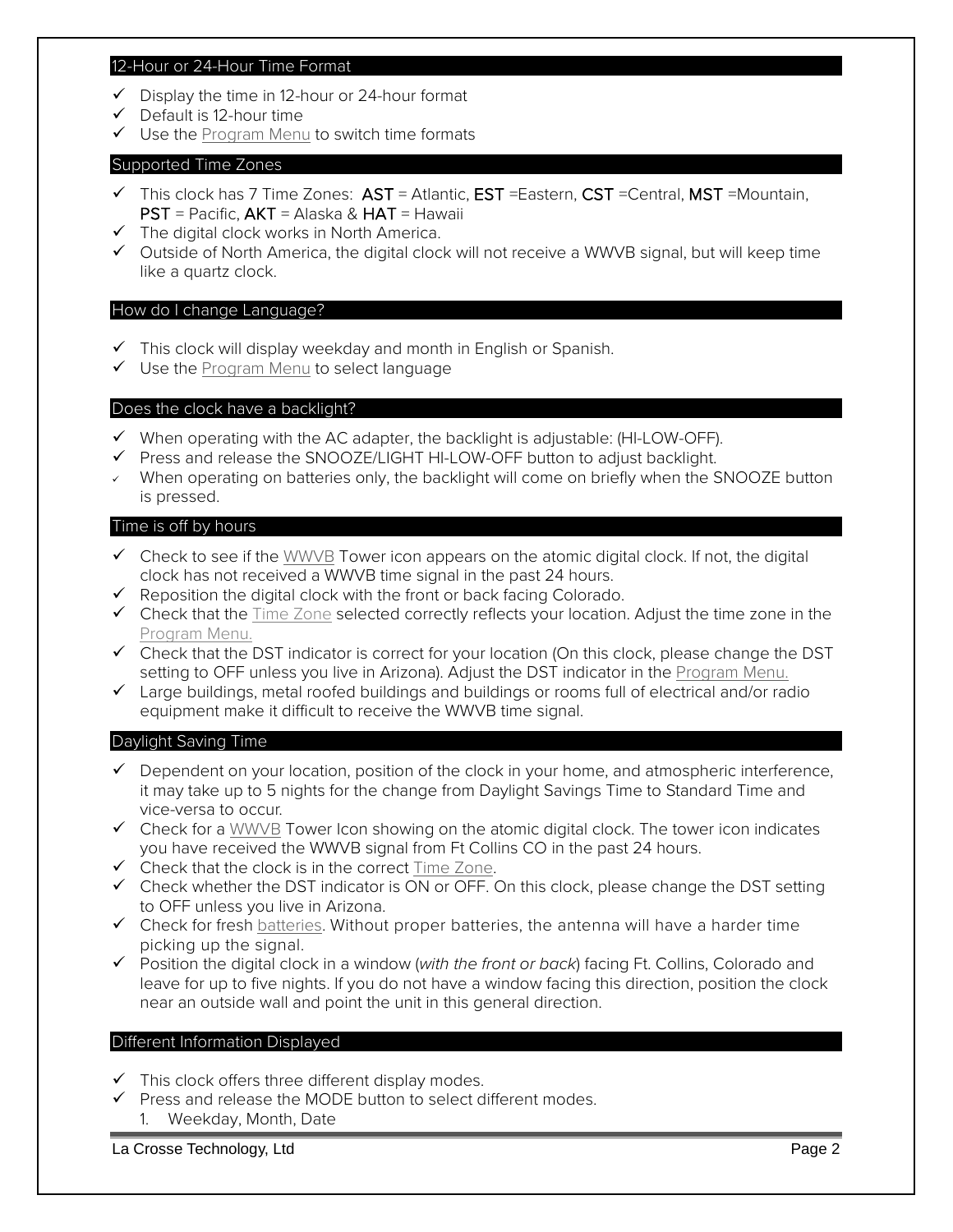- 2. Day, Month, Date, Indoor Temperature
- 3. Day, Month, Date, Indoor Temperature

# <span id="page-2-0"></span>Manually Set Time/Date: Program Menu

- 1. Hold the MODE button for five seconds to enter settings mode.
- 2. ENGLISH will show for language. Press the + or button if you want ESPANOL.
- 3. Press MODE to select BEEP ON/OFF.
- 4. BEEP ON will show. Press the + or button to select BEEP OFF and silence the beep when buttons are pressed.
- 5. Press MODE to select ATOMIC ON/OFF.
- 6. ATOMIC ON will show. Press the + or button to select ATOMIC OFF if you do not want the atomic time signal.

NOTE: If ATOMIC OFF is selected, you will skip Time Zone and DST settings and move 12/24 hour time.

- 7. Press MODE to select Time Zone.
- 8. ZONE EST will show. Press the + or button to select a different time zone.
- 9. Press MODE to select DST On/OFF.
- 10. DST ON will show. Press the + or button to select DST OFF (unless you live in Arizona, then select ON).
- 11. Press MODE to select 12/24 hour time format.
- 12. 12H will show. Press the + or button if you prefer 24 hour time format.
- 13. Press MODE to select Hours.
- 14. The Hour will show. Press the + or button to adjust the hour.
- 15. Press MODE to select the Minutes.
- 16. The Minutes will show. Press the + or button to adjust the minutes.
- 17. Press MODE to select the Year.
- 18. The Year will show. Press the + or button to adjust the year.
- 19. Press MODE to select the Month.
- 20. The Month will show. Press the + or button to adjust the month.
- 21. Press MODE to select the Date.
- 22. The Date will show. Press the + or button to adjust the date.
- 23. Press MODE to select Fahrenheit/Celsius.
- 24. The °F will show. Press the + or button to select Celsius.
- 25. Press MODE to confirm and exit.

# <span id="page-2-1"></span>No WWVB Tower Icon

- $\checkmark$  The digital clock has not received a WWVB time signal in the past 24 hours.
- $\checkmark$  Position the digital clock for better reception.
- $\checkmark$  Allow up to 5 nights to receive the time signal.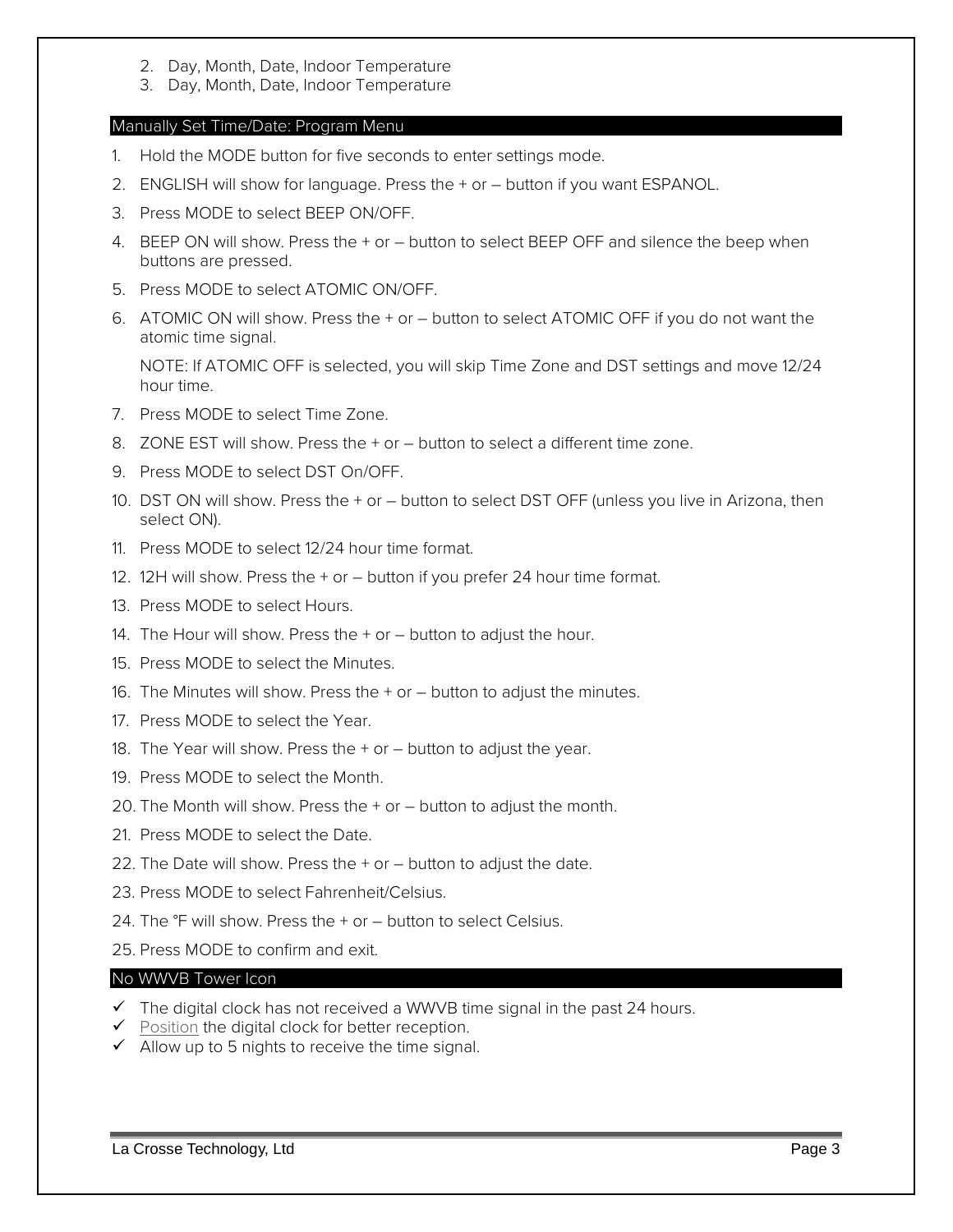### <span id="page-3-0"></span>Set Time Alarm

- $\checkmark$  HOUR: Press and hold down the ALARM button for 2 seconds until the Hours flash. Use the  $+/$ buttons to set the Hour. Press ALARM button to confirm the setting
- $\checkmark$  MINUTES: The Minute display of the Alarm time starts to flash. Use the  $+/-$  to set the required minute. Press ALARM button to confirm the setting and to end the setting procedure.

### <span id="page-3-1"></span>Activate/Deactivate Time Alarm

- $\checkmark$  Hold the ALARM button to enter alarm settings. "AL" will show.
- $\checkmark$  Press and release ALARM to activate/deactivate the alarm.
- $\checkmark$  The bell icon will show when active. Note: When the alarm sounds, it will continue for two minutes then shut off.

## <span id="page-3-2"></span>Snooze Alarm

- $\checkmark$  When the alarm sounds, press the SNOOZE button to trigger snooze alarm for 10 minutes.
- $\checkmark$  This crescendo alarm will sound for 120 seconds if not deactivated. Press any button to stop the alarm for 24 hours.

## <span id="page-3-3"></span>Digital clock has distorted or frozen display

Explanation: On a brand new digital clock, check for thin plastic film of printed scratch guard that may be on the screen of the digital clock. This thin piece of plastic has printed numbers for store displays. When the batteries are installed, the "real" numbers show behind the printed scratch guard and create distortion.

- $\checkmark$  With all power removed, the digital clock should be blank.
- $\checkmark$  If numbers still appear, please check for scratch quard.

### Power:

- $\checkmark$  Check that the batteries and AC cord are installed correctly.
- $\checkmark$  This is generally a power related issue.
- $\checkmark$  Batteries may be overpowered or underpowered.
- $\checkmark$  Remove batteries from alarm clock.
- $\checkmark$  Press any button 20 times. Leave the batteries out of the display for 2 hours.
- $\checkmark$  Insert AC cord and batteries into the alarm clock.
- $\checkmark$  Insert batteries into the digital clock.

### <span id="page-3-4"></span>Digital clock is blank: No letters, numbers or dashed lines

- $\checkmark$  Check that the batteries and AC cord are installed correctly.
- $\checkmark$  This is generally a power related issue.
- $\checkmark$  Batteries may be overpowered or underpowered.
- $\checkmark$  Remove batteries from alarm clock.
- $\checkmark$  Press any button 20 times. Leave the batteries out of the display for 2 hours.
- $\checkmark$  Insert AC cord and batteries into the alarm clock.
- $\checkmark$  Insert batteries into the digital clock.

### <span id="page-3-5"></span>Day of the week is incorrect.

- $\checkmark$  Check the year setting in the program menu.
- $\checkmark$  The day of the week sets automatically based on the setting of the year, month and date.

### <span id="page-3-6"></span>Digital clock has missing segments

Explanation: When parts of numbers, letters, or pictures are missing on the display, it is often power related.

- $\checkmark$  With all power removed, the digital clock should be blank.
- $\checkmark$  If numbers still appear, please check for scratch quard.

## Power:

La Crosse Technology, Ltd Page 4